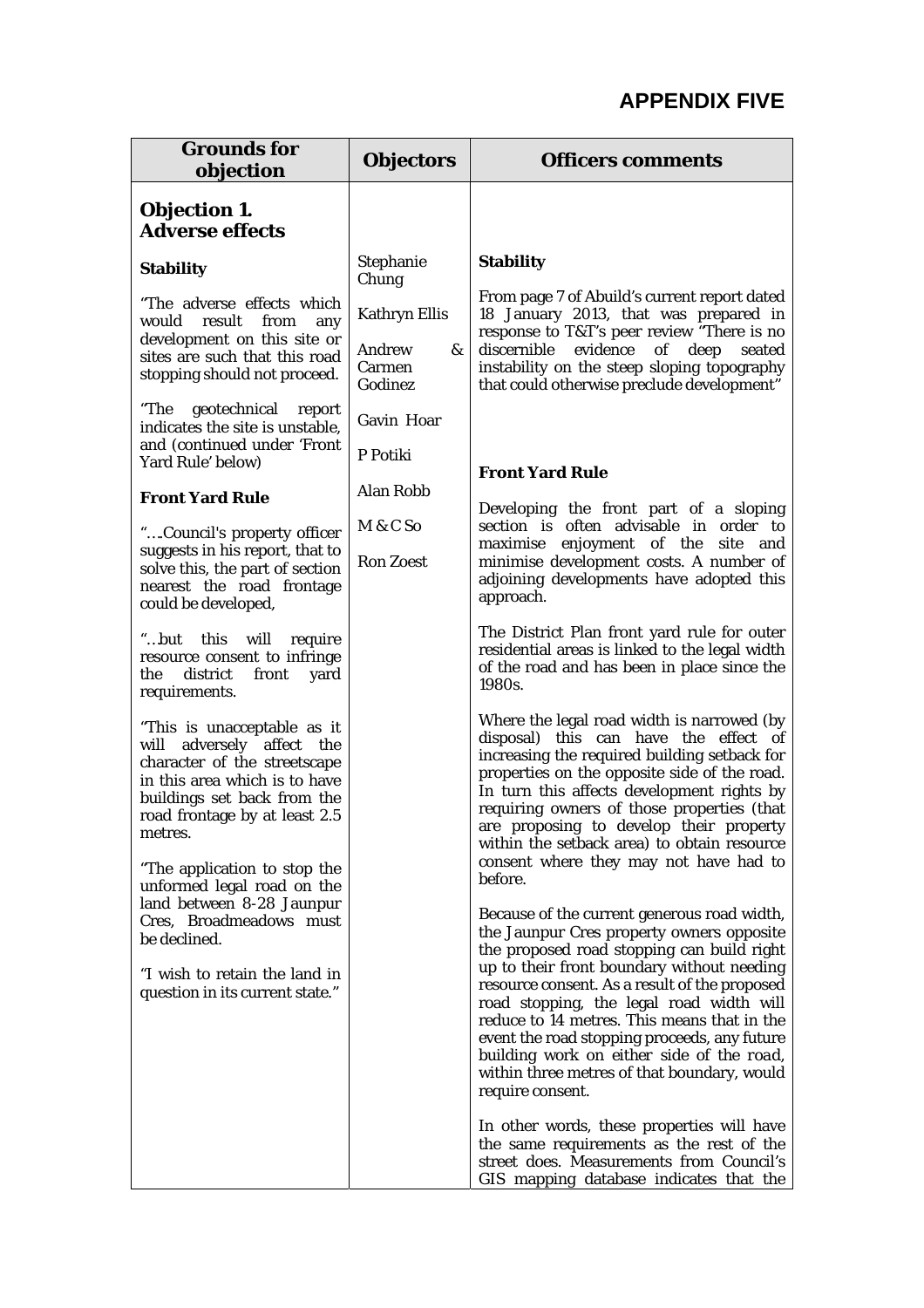| existing set backs for all four properties<br>concerned are at least three metres. Existing<br>use rights also apply.                                                                                                                                                                                                                                                                                                                                                                                                                                                                         |
|-----------------------------------------------------------------------------------------------------------------------------------------------------------------------------------------------------------------------------------------------------------------------------------------------------------------------------------------------------------------------------------------------------------------------------------------------------------------------------------------------------------------------------------------------------------------------------------------------|
| Important to note:<br>- Accessory Buildings (Garages etc) may still<br>be constructed within the front yard<br>provided they have a maximum width of 6<br>metres.<br>- Standard 5.6.2.2.4 would also apply which<br>states: "Buildings may extend into the<br>required front yard if the part of the building<br>nearest the street does not project forward<br>of a line from the forward most part of the<br>two adjoining residential buildings<br>(excluding accessory buildings)". This does<br>not apply to 19 Jaunpur Crescent as this<br>property only has one residential neighbour. |
|                                                                                                                                                                                                                                                                                                                                                                                                                                                                                                                                                                                               |

| <b>Objection 2.</b><br><b>Increased road</b><br>congestion                                                                                                                                                                                                                                                                                                                                                                                                                                                                                                                                                                        |                                                                                                                           |                                                                                                                                                                                                                                                                                                                                                                                                                                                                                                                                                                                                                                                                                                                                                                                                                                    |
|-----------------------------------------------------------------------------------------------------------------------------------------------------------------------------------------------------------------------------------------------------------------------------------------------------------------------------------------------------------------------------------------------------------------------------------------------------------------------------------------------------------------------------------------------------------------------------------------------------------------------------------|---------------------------------------------------------------------------------------------------------------------------|------------------------------------------------------------------------------------------------------------------------------------------------------------------------------------------------------------------------------------------------------------------------------------------------------------------------------------------------------------------------------------------------------------------------------------------------------------------------------------------------------------------------------------------------------------------------------------------------------------------------------------------------------------------------------------------------------------------------------------------------------------------------------------------------------------------------------------|
| "If the road stopping goes<br>development<br>and<br>ahead<br>there<br>will<br>proceeds<br>be<br>increased congestion caused<br>by on street parking as there<br>is very little or no space for<br>parking on the new proposed<br>development. This will create<br>difficulties for both land<br>owners on the upper side of<br>Crescent<br>Jaunpur<br>and<br>through traffic.<br>The application to stop the<br>unformed legal road on the<br>land between 8-28 Jaunpur<br>Cres, Broadmeadows must be<br>declined. I wish to retain the<br>land in question in its current<br>state.<br>I wish to be heard on this<br>submission. | <b>Kathryn Ellis</b><br>Andrew<br>&<br>Carmen<br>Godinez<br><b>Gavin Hoar</b><br>P Potiki<br>M & C So<br><b>Ron Zoest</b> | Under Council's Code of Practice for land<br>development Jaunpur Crescent is classified<br>as a 'long' cul-de-sac. Widths set out in the<br>Code of Practice assume that both sides of<br>the road are developed with long cul-de-<br>sacs required to have a legal road width of<br>14 metres.<br>This road stopping proposal would retain a<br>legal road width of 14 metres.<br>The existing formed footpath and road<br>(Jaunpur Crescent) are not proposed to<br>change at all as a result of the road stopping<br>proposal.<br>Any new vehicle accessways, garages and<br>off-street parking, would be considered<br>when consent to develop the Land was<br>applied for, and would have to comply with<br>the District Plan or seek a resource consent<br>for any potential non-compliance with the<br>District Plan rules. |
|                                                                                                                                                                                                                                                                                                                                                                                                                                                                                                                                                                                                                                   |                                                                                                                           |                                                                                                                                                                                                                                                                                                                                                                                                                                                                                                                                                                                                                                                                                                                                                                                                                                    |

| <b>Objection 3.</b><br><b>Carriageway</b><br>stability                                                                                               |                                    |                                                                                                                                                               |
|------------------------------------------------------------------------------------------------------------------------------------------------------|------------------------------------|---------------------------------------------------------------------------------------------------------------------------------------------------------------|
| The Council commissioned<br>report doesn't address how<br>the proposed development<br>would affect the road, during<br>adverse natural events (slip, | <b>Kathryn Ellis</b><br>Gavin Hoar | Maintaining the integrity of Council's<br>roading network is of paramount<br>importance to Council. New and ongoing<br>monitoring and compliance requirements |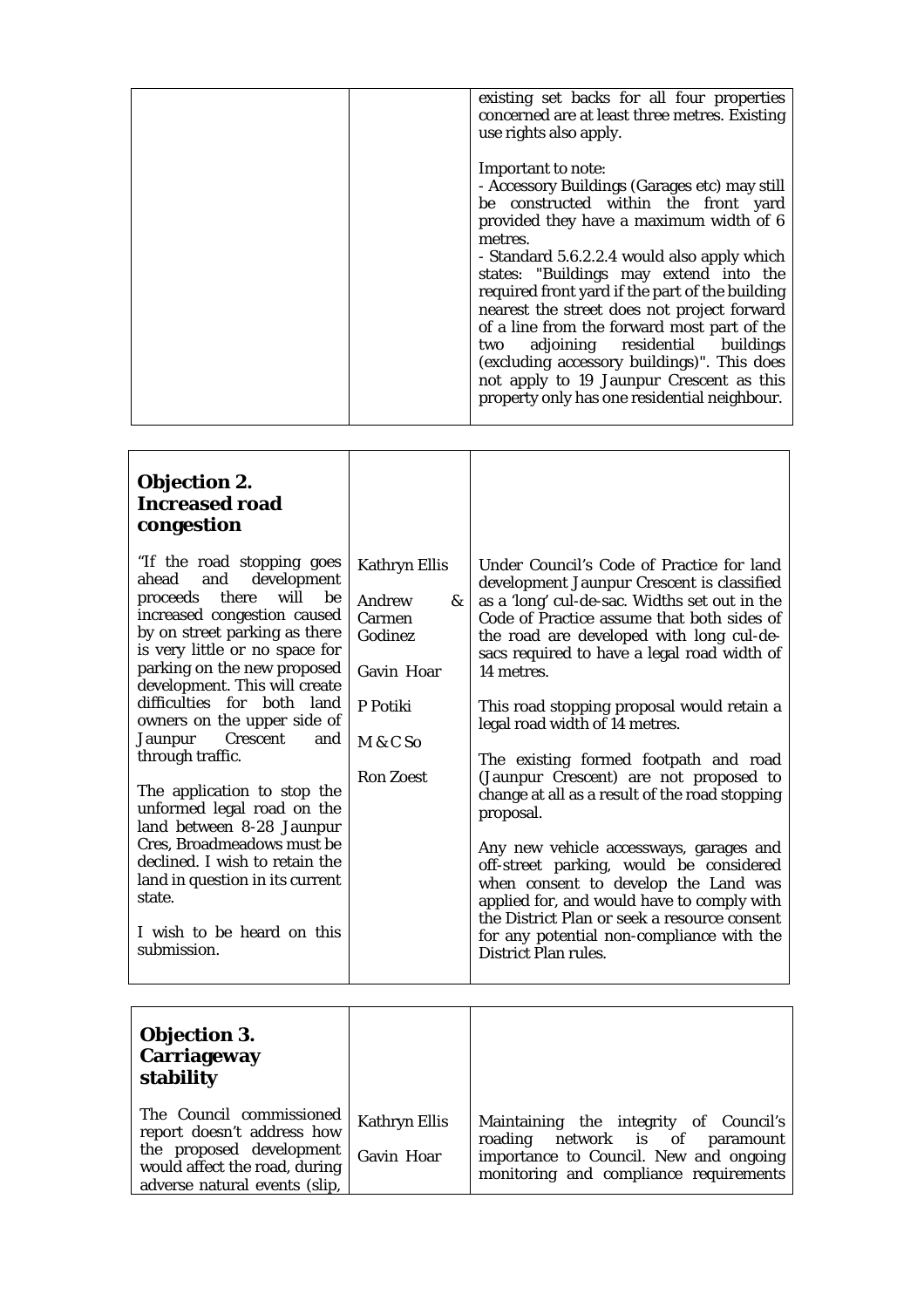| earthquake etc)<br>The application to stop the<br>unformed legal road on the<br>land between 8-28 Jaunpur<br>Cres, Broadmeadows must<br>be declined.                                                                                                                                                                                                                                                                                                                                                                                                                                                                                                                                                                                                                                                                                                                                                                                                                                                                                                                                                                                                                                                                                            | Sam Koh<br>P Potiki<br><b>Ron Zoest</b> | will ensure any future development on the<br>Land will not compromise the carriageway.                                                                                                                                                                                                                                                                                                                                                                                                                                                                                                                                                                                                                                                                                                                                                                                                                                                                                                                                                                                                                                                                                                                                                                                                                    |
|-------------------------------------------------------------------------------------------------------------------------------------------------------------------------------------------------------------------------------------------------------------------------------------------------------------------------------------------------------------------------------------------------------------------------------------------------------------------------------------------------------------------------------------------------------------------------------------------------------------------------------------------------------------------------------------------------------------------------------------------------------------------------------------------------------------------------------------------------------------------------------------------------------------------------------------------------------------------------------------------------------------------------------------------------------------------------------------------------------------------------------------------------------------------------------------------------------------------------------------------------|-----------------------------------------|-----------------------------------------------------------------------------------------------------------------------------------------------------------------------------------------------------------------------------------------------------------------------------------------------------------------------------------------------------------------------------------------------------------------------------------------------------------------------------------------------------------------------------------------------------------------------------------------------------------------------------------------------------------------------------------------------------------------------------------------------------------------------------------------------------------------------------------------------------------------------------------------------------------------------------------------------------------------------------------------------------------------------------------------------------------------------------------------------------------------------------------------------------------------------------------------------------------------------------------------------------------------------------------------------------------|
| <b>Objection 4.</b><br><b>District Plan change</b><br>required<br>The planning maps clearly<br>show a dotted line along the<br>Road<br>frontage.<br>Jaunpur<br>There was no legal boundary<br>along this frontage as the<br>area of road and proposed<br>section<br>all<br>were<br>one<br>allotment when the district<br>plan was notified and when I<br>brought my section. I would<br>expect any change to this<br>notation on the planning<br>maps to require a District<br>Plan change especially in this<br>case where the implications<br>are more than just a map<br>adjustment. While part of<br>this new proposed site is<br>zoned residential it is not<br>usual for residential sections<br>to be also classified<br>as<br>unformed legal road. The<br>effect of the unformed legal<br>road<br>designation<br>means<br>development is limited only<br>to those activities permitted<br>legal road such<br>as<br>on<br>uncovered decks or garden,<br>and only where these have<br>effects<br>adverse<br>no<br>on<br>neighbours. The proposal to<br>stop the unformed road<br>will<br>designation<br>totally<br>change what can happen on<br>this site which will adversely<br>affect my property and other<br>properties in the area. | P Potiki<br><b>Ron Zoest</b>            | This matter was referred to Julia Forsyth of<br>Policy and Planning who advised as follows:<br>The land in question was clearly zoned for<br>Residential use in the 1984 District Scheme.<br>At this stage, only an indicative road layout<br>for Jaunpur Crescent is shown on the map.<br>When the new District Plan was notified in<br>1994, the land was again zoned residential.<br>Only the first section of Jaunpur Crescent is<br>shown; presumably at the time this portion<br>of road had been formed.<br>The Operative Plan in 2000 and the current<br>planning map show the lot and road layout<br>for all of Jaunpur Crescent, with the land in<br>question zoned residential, and a dotted line<br>indicating the boundary of the formed road.<br>Dotted lines are used on the District Plan<br>maps to show a zone boundary where there<br>is no cadastral boundary.<br>It is not<br>uncommon when land is being developed for<br>it to take some time for the final cadastral<br>boundaries for roading and reserves to be<br>determined.<br>The land in question has been clearly<br>marked with a residential zoning since 1984.<br>I am unaware of any reason why significant<br>portions of unformed legal road cannot be<br>zoned for residential use.<br>Current planning map below. |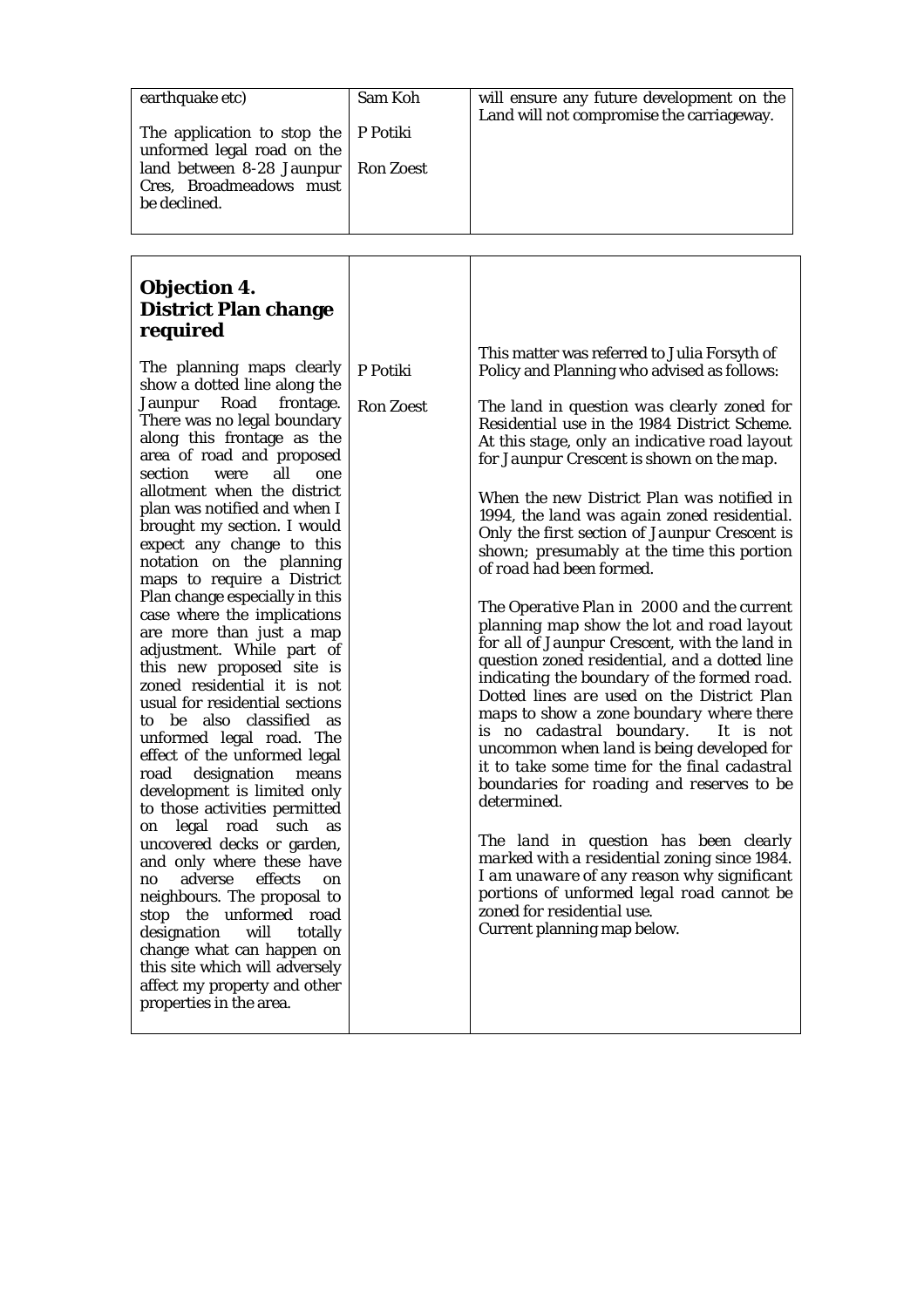

## **Objection 5. Abnormally large road stopping**

The size of the land involved 3677m² in this road stopping application and the effects of this proposal are larger than normal residential road stopping applications. Most residential road stopping applications involve minor boundary adjustments, where an adjoining land owner requires a bit of former road reserve for parking or as a bit of garden. This is not the situation in this case, which will result in the creation of a very large<br>section 3,687.8 square  $3,687.8$  square metres in area or a number of sections.

| Julie Horn<br>Sam Koh                | Road stopping proposals are dealt with case by<br>case and often relate to small areas being<br>vested into adjoining properties. |
|--------------------------------------|-----------------------------------------------------------------------------------------------------------------------------------|
| Georgina<br><b>Marks</b><br>V Naidoo | However, all unformed legal road (big or<br>small) must proceed through a road stopping<br>process before it can be sold.         |
| P Potiki                             |                                                                                                                                   |
| <b>Ron Zoest</b>                     |                                                                                                                                   |
|                                      |                                                                                                                                   |
|                                      |                                                                                                                                   |
|                                      |                                                                                                                                   |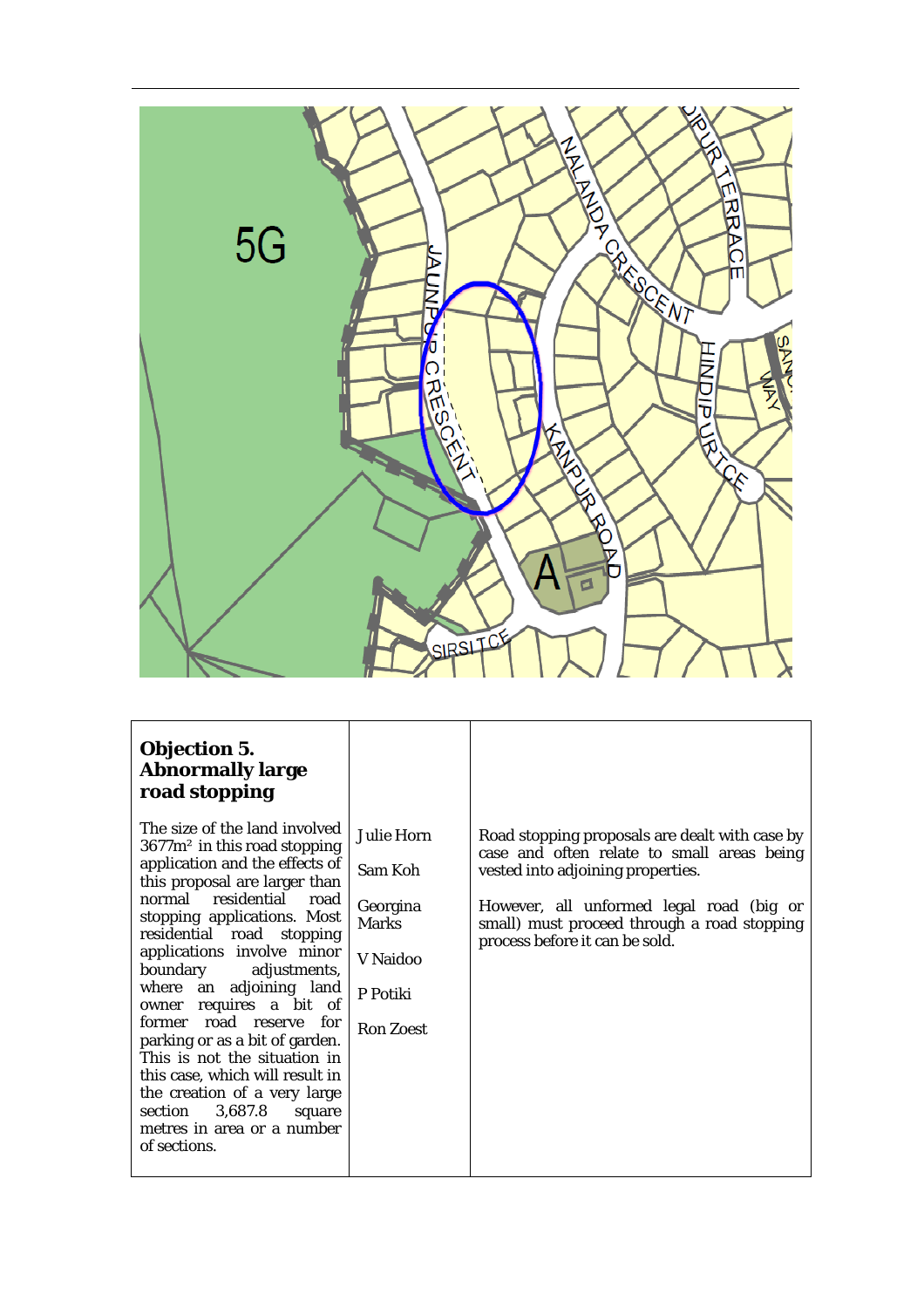## **Objection 6. A six lot subdivisio would require a discretionary use unrestricted resource consent**

The proposed road stoppi applies to an area of  $\overline{\mathbf{a}}$ measuring  $3,687.8$  m<sup>2</sup> area which was originally part of a larger area of la  $\overline{\text{in}}$  front of my section wh measured  $5421m^2$  in total this area is furt subdivided into 5 sections proposed then Council effectively created 6 lots, road and 5 sections). subdivision creating 6 requires a discretionary restricted resource conse because it is recognised the District Plan that su applications create adve effects and it is appropri to decline such application where these effects cannot managed.

| m                                                                                                                                                           |                                                         |                                                                                                                                                                                                                                                                                                                                                                                                                                                                                                                                                                                                                                                                                                                                                                                         |
|-------------------------------------------------------------------------------------------------------------------------------------------------------------|---------------------------------------------------------|-----------------------------------------------------------------------------------------------------------------------------------------------------------------------------------------------------------------------------------------------------------------------------------------------------------------------------------------------------------------------------------------------------------------------------------------------------------------------------------------------------------------------------------------------------------------------------------------------------------------------------------------------------------------------------------------------------------------------------------------------------------------------------------------|
| oing<br>and<br>in<br>ally<br>and<br>nich<br>l. If<br>ther<br>s as<br>has<br>, (a<br>A<br>lots<br>use<br>ent,<br>l in<br>uch<br>erse<br>iate<br>ions<br>t be | Sam Koh<br>Theresa Nava<br>P Potiki<br><b>Ron Zoest</b> | Initially two options were suggested by officers<br>as part of the proposed road stopping; ie<br>creating a number of smaller lots or one large<br>lot.<br>For a variety of reasons, only one lot is now<br>proposed.<br>Further subdivision may not necessarily be<br>Discretionary<br>(Restricted)<br>Activity.<br>The<br>Activity Status of any subdivision application<br>will depend on the size and configuration of<br>any new allotments and whether any new<br>buildings will comply with the District Plan<br>rules. This cannot be determined until these<br>details are confirmed and a resource consent<br>application for subdivision is submitted.<br>The effects of any subdivision of the site will be<br>assessed at the time of the resource consent<br>application. |

| <b>Objection 7.</b><br><b>Neighbours denied</b><br>opportunity to<br>purchase land<br>As an existing land owner I<br>denied the<br>heen<br>have<br>opportunity to purchase the<br>land. I brought my current<br>section across from the<br>proposed road stopping and<br>was given the understanding<br>that this land could not be<br>built on. I purchased my<br>section with some certainty | <b>Diane</b><br>Anderson<br>P Potiki<br><b>Ron Zoest</b> | In the event the recommendations of this<br>report are approved and Council agrees to<br>dispose of the Land, officers intend to offer the<br>land firstly to adjoining owners pursuant to<br>section $345(1)(a)(i)$ Local Government Act<br>1974. |
|------------------------------------------------------------------------------------------------------------------------------------------------------------------------------------------------------------------------------------------------------------------------------------------------------------------------------------------------------------------------------------------------|----------------------------------------------------------|----------------------------------------------------------------------------------------------------------------------------------------------------------------------------------------------------------------------------------------------------|
|                                                                                                                                                                                                                                                                                                                                                                                                |                                                          |                                                                                                                                                                                                                                                    |
| that no housing could be<br>built in front of mine. Had                                                                                                                                                                                                                                                                                                                                        |                                                          |                                                                                                                                                                                                                                                    |
| this land been available I                                                                                                                                                                                                                                                                                                                                                                     |                                                          |                                                                                                                                                                                                                                                    |
| considered<br>would have                                                                                                                                                                                                                                                                                                                                                                       |                                                          |                                                                                                                                                                                                                                                    |
| purchasing it. Thus the                                                                                                                                                                                                                                                                                                                                                                        |                                                          |                                                                                                                                                                                                                                                    |
| council have denied me the                                                                                                                                                                                                                                                                                                                                                                     |                                                          |                                                                                                                                                                                                                                                    |
| opportunity to<br>purchase<br>land.                                                                                                                                                                                                                                                                                                                                                            |                                                          |                                                                                                                                                                                                                                                    |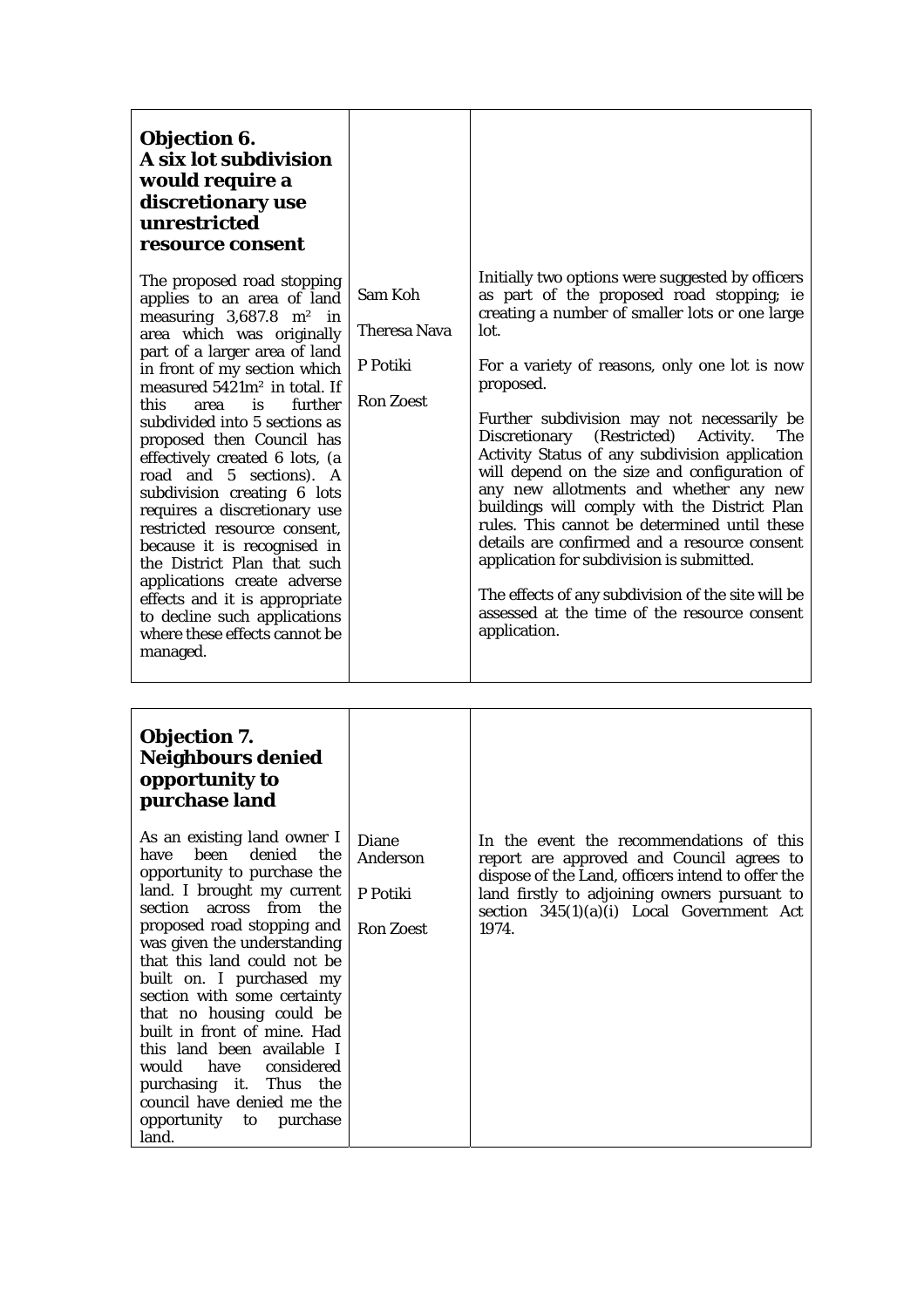## **Objection 8. Stability of the Land being Road Stopped**

If the  $r$ ahead subdivide proposed and housing developed as detailed in the Council Geotechn owners undertak such as than  $1.2$ well as gardens and other minor earthworks that are not subject to granting of consents. The land would then become much less stable than it is now and may slip due to water ingress and earthquakes.

| Road Stopped                                                                                                                                                                                                                                                                                                                                                                                                                                     |                                                                                  |                                                                                                                                                                                                                                                                                                                                                                                                                                                                                                                                                                                                                                                                                                                                                                                                            |
|--------------------------------------------------------------------------------------------------------------------------------------------------------------------------------------------------------------------------------------------------------------------------------------------------------------------------------------------------------------------------------------------------------------------------------------------------|----------------------------------------------------------------------------------|------------------------------------------------------------------------------------------------------------------------------------------------------------------------------------------------------------------------------------------------------------------------------------------------------------------------------------------------------------------------------------------------------------------------------------------------------------------------------------------------------------------------------------------------------------------------------------------------------------------------------------------------------------------------------------------------------------------------------------------------------------------------------------------------------------|
| road stopping goes<br>and the land is<br>ed into 5 lots as is<br>and<br>housing<br>$\mathbf{1}$<br>d as detailed in the<br>commissioned<br>nical report, the new<br>will be free to<br>ke minor earth works<br>retaining walls less<br>metres in height as<br>plant trees develop<br>and other minor<br>rks that are<br>not<br>of<br>to granting<br>. The land would<br>ecome much less<br>an it is now and may<br>to water ingress and<br>ıkes. | <b>Julie Horn</b><br>Georgina<br><b>Marks</b><br>V Naidoo<br><b>Theresa Nava</b> | Consulting Engineers Ltd has<br>Abuild<br>confirmed that the Land is similar to a number<br>of adjoining properties (which have already<br>successfully been built on).<br>The $18/01/13$ report states at p7 "There is no<br>discernible evidence of deep seated instability<br>on the steep sloping topography that could<br>otherwise preclude development."<br>Future use is governed by the rules of the<br>District Plan, and that takes into consideration<br>the slope of the land.<br>Abuild's report is to be made available to the<br>LIM team and throughout the marketing<br>process. Abuild's report is comprehensive in<br>that it covers such matters as drainage and<br>erosion control. This may result in additional<br>requirements being imposed on the future<br>owners of the land. |

| <b>Objection 9.</b><br><b>Reduction in privacy</b><br>If the road stopping succeeds<br>the development that is<br>proposed would overlook<br>and drastically reduce the<br>privacy of properties in<br>Kanpur Road below the<br>development. | <b>Julie Horn</b><br>Georgina<br><b>Marks</b><br>V Naidoo | These objectors are located on Kanpur Road<br>which is at the bottom of the proposed road<br>stopping sections. These concerns are likely to<br>be minimal given the slope of the Land and the<br>likelihood of new dwellings being located<br>nearer to Jaunpur Crescent. |
|----------------------------------------------------------------------------------------------------------------------------------------------------------------------------------------------------------------------------------------------|-----------------------------------------------------------|----------------------------------------------------------------------------------------------------------------------------------------------------------------------------------------------------------------------------------------------------------------------------|
|                                                                                                                                                                                                                                              | Theresa Nava                                              | There would likely be a considerable 'buffer<br>space' between any new dwellings and the<br>existing dwellings.                                                                                                                                                            |
|                                                                                                                                                                                                                                              |                                                           | The key issue is that owners of properties in<br>the area were unaware it is unformed legal<br>road.                                                                                                                                                                       |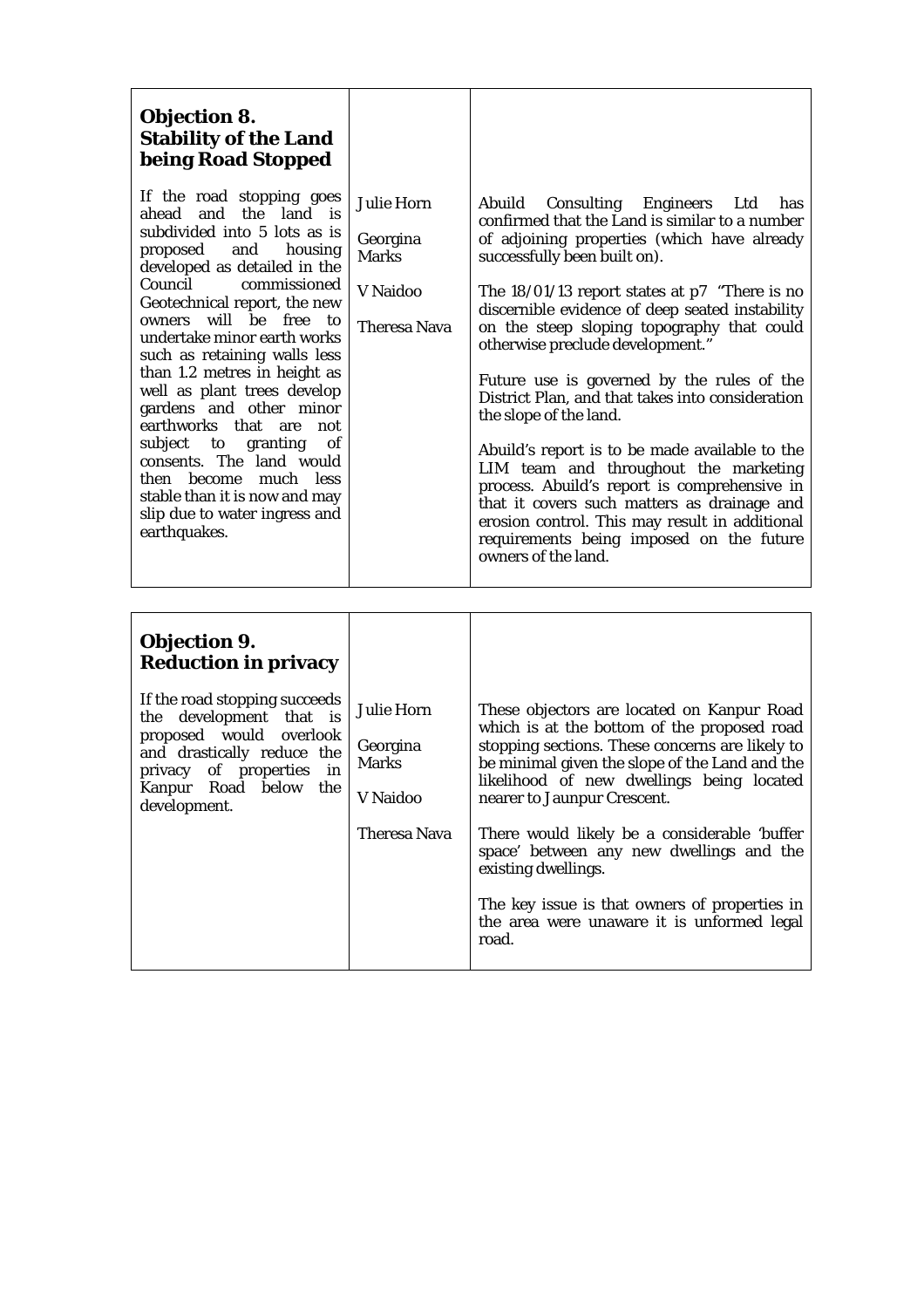| <b>Diane</b><br>Anderson<br><b>Kathryn Ellis</b> | <b>Views would be obstructed</b><br>The key issue again is that owners of properties<br>in the area have mistakenly thought the land<br>was classified as Reserve having very little<br>chance of being developed, rather than<br>unformed legal road.                                                                                                                                                                                                 |
|--------------------------------------------------|--------------------------------------------------------------------------------------------------------------------------------------------------------------------------------------------------------------------------------------------------------------------------------------------------------------------------------------------------------------------------------------------------------------------------------------------------------|
|                                                  | Adverse affects of future developments would<br>be dealt with under District Plan requirements,<br>(as they will be for other privately owned<br>vacant sections in the area).                                                                                                                                                                                                                                                                         |
|                                                  |                                                                                                                                                                                                                                                                                                                                                                                                                                                        |
|                                                  | <b>New Sunlight Access Plane</b><br><b>Restriction</b>                                                                                                                                                                                                                                                                                                                                                                                                 |
| &<br>Andrew<br>Carmen<br>Godinez                 | There are six properties that directly adjoin the<br>subject land that have boundaries adjoining<br>the Land. These boundaries are technically<br>front boundaries as they directly adjoin road<br>land. As a result of the road stopping these<br>boundaries become side boundaries. This<br>would trigger side yard and sunlight access<br>plane requirements<br>in<br>the<br>of<br>event<br>redevelopment.                                          |
|                                                  | The boundaries concerned can be considered<br>as being 'secondary' road frontages. Four of the<br>six properties have their primary frontage to<br>Kanpur Road, with the other two having<br>primary road frontages to the existing formed<br>Jaunpur Crescent. Given the topography, and<br>substantial houses already built in the area<br>meaning that redevelopment is unlikely<br>officers opinion is that these new effects are<br>very minimal. |
|                                                  | <b>Parking Congestion</b>                                                                                                                                                                                                                                                                                                                                                                                                                              |
|                                                  | The existing formed footpath and carriageway<br>is consistent down the street. Most of the street<br>has houses on both sides of the road. As the<br>width of the road would not change as a result<br>of the road stopping proposal, if the road land<br>was developed then it would be no different<br>than the rest of the street.                                                                                                                  |
|                                                  |                                                                                                                                                                                                                                                                                                                                                                                                                                                        |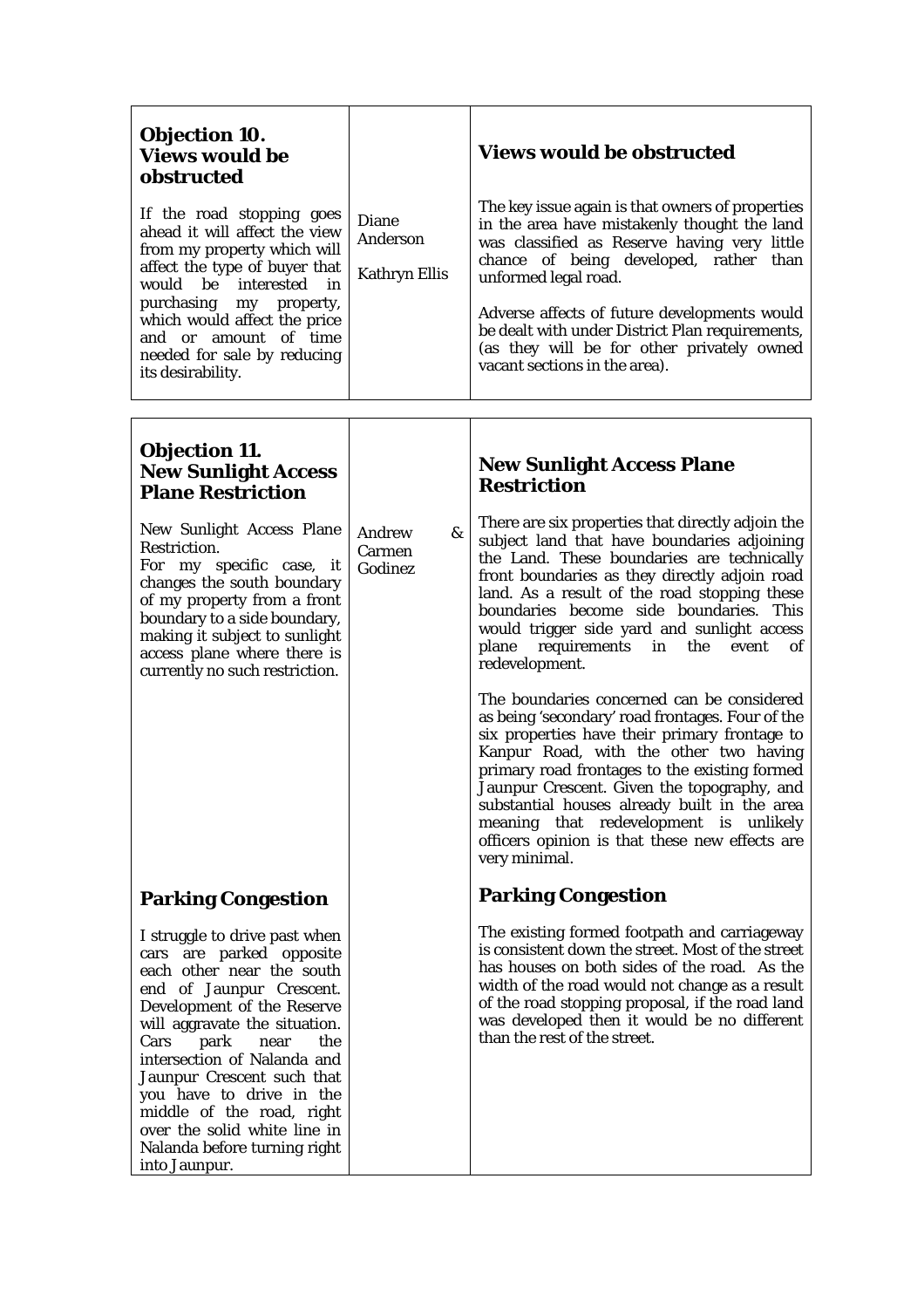| <b>Objection 12.</b><br><b>Safety (stability)</b>                                                                                                                                                                                                                                                                                                                          | <b>Srecko</b>        | This objection also concerns stability.                                                                                                                                                                                                                |
|----------------------------------------------------------------------------------------------------------------------------------------------------------------------------------------------------------------------------------------------------------------------------------------------------------------------------------------------------------------------------|----------------------|--------------------------------------------------------------------------------------------------------------------------------------------------------------------------------------------------------------------------------------------------------|
| I am lodging a submission<br>the<br>against<br>proposed<br>opening of road land in the<br>suburb of Broadmeadows in<br>Wellington,<br>between<br>properties at 8<br>and $28$<br>Crescent,<br>for<br>Jaunpur<br>of<br>purposes<br>property<br>development.                                                                                                                  | Antoncic             | <b>Comments</b><br>above<br>regarding<br>Abuild's<br>investigations and the peer review that has<br>been carried out by Tonkin and Taylor also<br>apply to this objection.                                                                             |
| My concern relates to safety<br>issues. This land is on a very<br>steep slope; it is not possible<br>to develop safely in this area,<br>given that in Wellington<br>major earthquakes are to be<br>expected. Any development<br>would, in my opinion, pose a<br>huge risk to new properties<br>as well as to the properties<br>situated directly below, in<br>Kanpur Road. |                      |                                                                                                                                                                                                                                                        |
| Given that my own property<br>is located directly beneath<br>these steep sections, I have a<br>concern. I believe that the<br>sections are not appropriate<br>for development, ie<br>for<br>building houses given the<br>steep incline.                                                                                                                                    |                      |                                                                                                                                                                                                                                                        |
|                                                                                                                                                                                                                                                                                                                                                                            |                      |                                                                                                                                                                                                                                                        |
| <b>Objection 13.</b><br><b>Potential new wind</b><br>channel effect                                                                                                                                                                                                                                                                                                        |                      |                                                                                                                                                                                                                                                        |
| For a copy of this written<br>objection see Appendix 1 is<br>attached as Appendix 5 to<br>the committee report of 12<br>September 2012.                                                                                                                                                                                                                                    | <b>Dirk Anderson</b> | When consultation was undertaken with<br>Council business units earlier in the process<br>the issue of wind effects was not raised.                                                                                                                    |
|                                                                                                                                                                                                                                                                                                                                                                            |                      | <b>Officers</b><br>have<br>discussed<br>this<br>objection<br>specifically with Jonathon Anderson of<br>Council's Compliance & Specialist Advice unit.                                                                                                  |
|                                                                                                                                                                                                                                                                                                                                                                            |                      | His advice is that the District Plans Design<br>Guide for Wind is used to consider the effects<br>of developments in the central business district<br>where multi storey building directly adjoin<br>each other, rather than in residential situations |